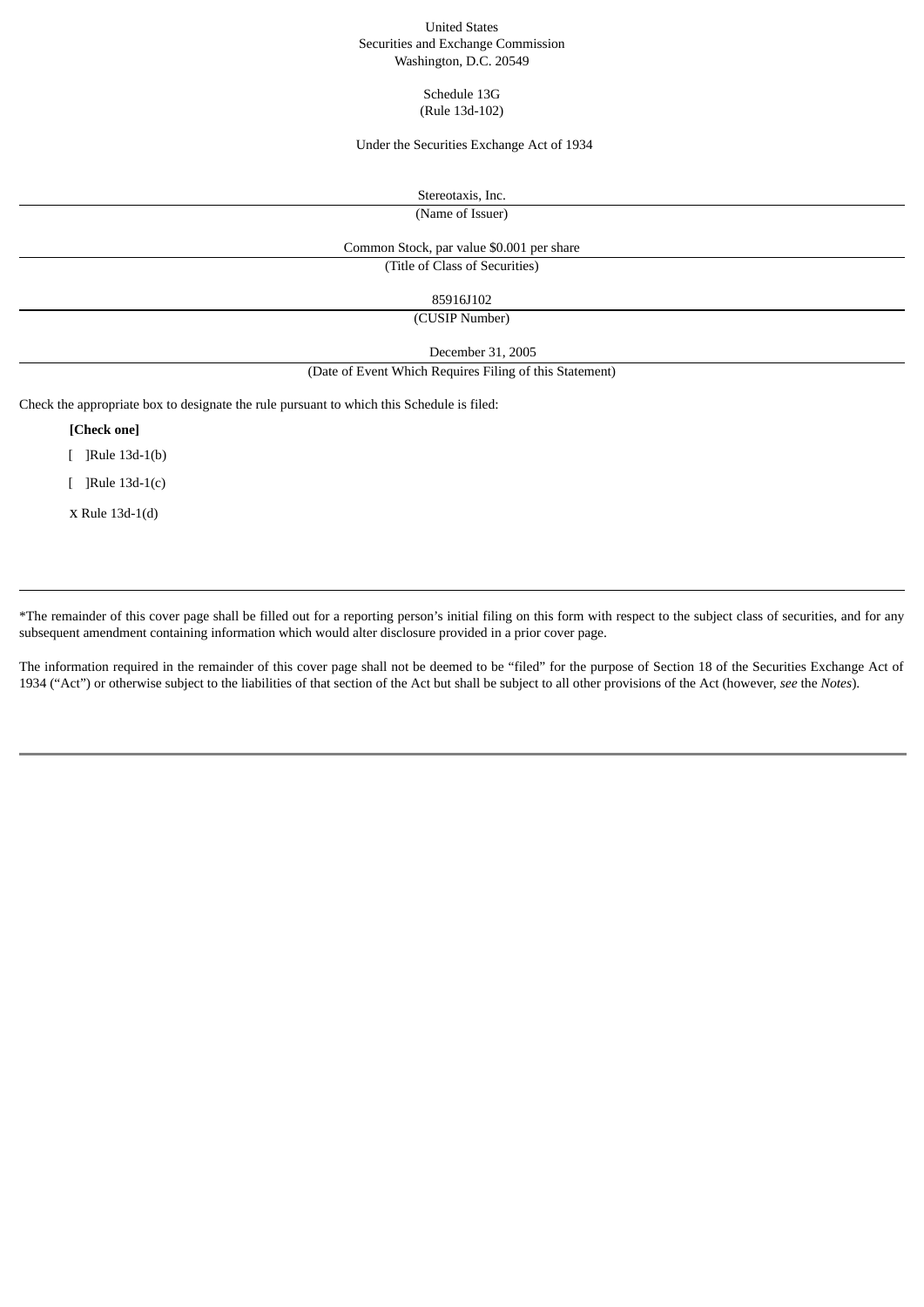| Names of reporting persons.<br>(1)                                                        | EGS Private Healthcare Partnership, L.P. |
|-------------------------------------------------------------------------------------------|------------------------------------------|
| I.R.S. identification Nos. of above persons (entities only).                              |                                          |
| Check the appropriate box if a member of a group<br>(2)                                   | (a)                                      |
| (see instructions)                                                                        | (b) x                                    |
| SEC use only.<br>(3)                                                                      |                                          |
| Citizenship or place of organization.<br>(4)                                              |                                          |
| Number of shares beneficially owned by each reporting person with:                        | Please see Attachment A                  |
| Sole voting power.<br>(5)                                                                 | 625,942                                  |
| Shared voting power.<br>(6)                                                               | $\Omega$                                 |
| Sole dispositive power.                                                                   | 625,942                                  |
| Shared dispositive power.<br>(8)                                                          | $\mathbf{0}$                             |
| Aggregate amount beneficially owned by each reporting person.<br>(9)                      | 625,942 Please see Attachment A          |
| (10) Check if the aggregate amount in Row (9) excludes certain shares (see instructions). |                                          |
| (11) Percent of class represented by amount in Row (9).                                   | 1.9% Please see Attachment A             |
| (12) Type of reporting person (see instructions).                                         | PN                                       |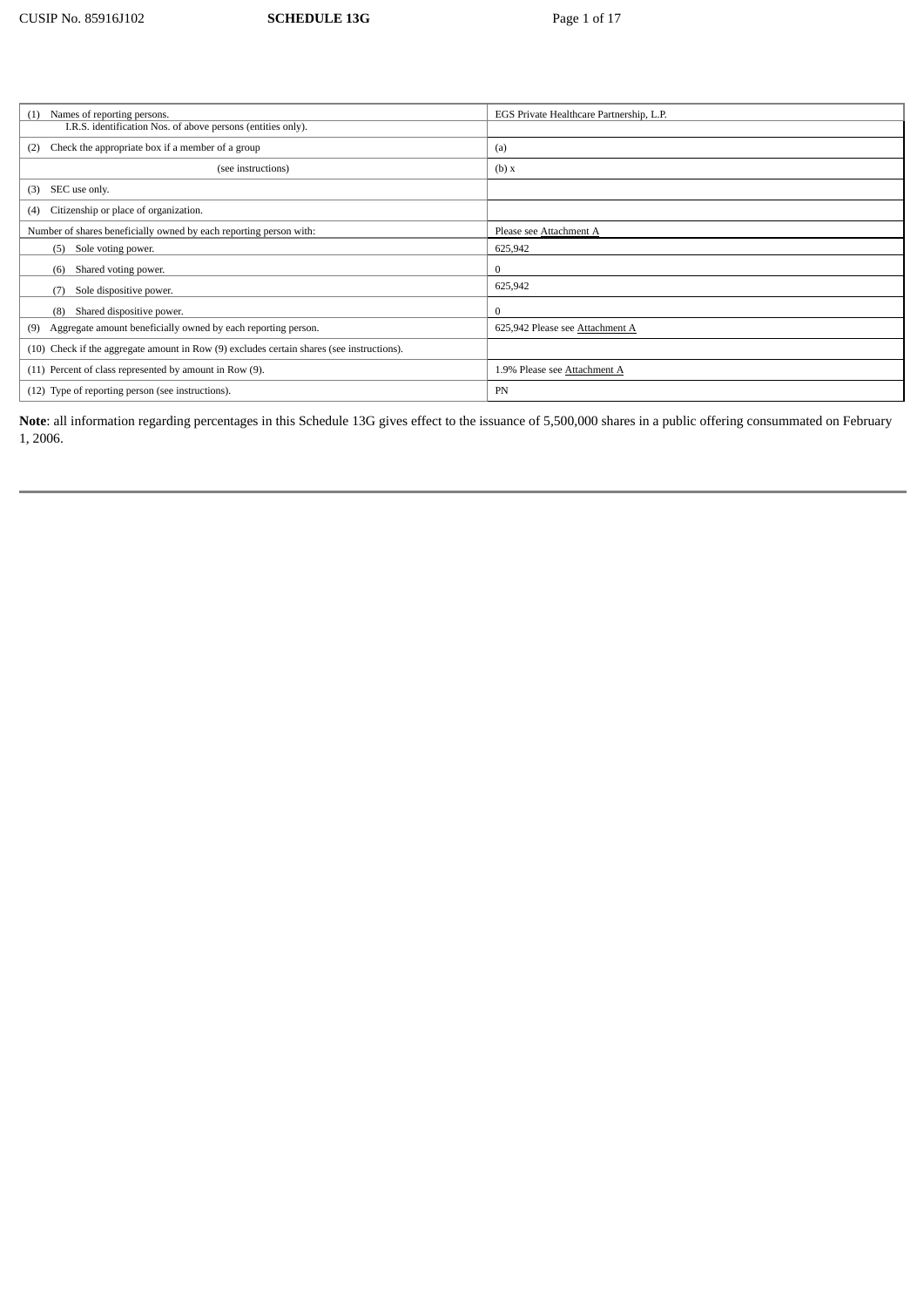| Names of reporting persons.<br>(1)                                                        | EGS Private Healthcare Counterpart, L.P. |
|-------------------------------------------------------------------------------------------|------------------------------------------|
| I.R.S. identification Nos. of above persons (entities only).                              |                                          |
| Check the appropriate box if a member of a group<br>(2)                                   | (a)                                      |
| (see instructions)                                                                        | (b) x                                    |
| SEC use only.<br>(3)                                                                      |                                          |
| Citizenship or place of organization.<br>(4)                                              |                                          |
| Number of shares beneficially owned by each reporting person with:                        | Please see Attachment A                  |
| Sole voting power.<br>(5)                                                                 | 89,419                                   |
| Shared voting power.<br>(6)                                                               | $\bf{0}$                                 |
| Sole dispositive power.<br>(7)                                                            | 89,419                                   |
| Shared dispositive power.<br>(8)                                                          | $\Omega$                                 |
| Aggregate amount beneficially owned by each reporting person.<br>(9)                      | 89,419 Please see Attachment A           |
| (10) Check if the aggregate amount in Row (9) excludes certain shares (see instructions). |                                          |
| (11) Percent of class represented by amount in Row (9).                                   | 0.3% Please see Attachment A             |
| (12) Type of reporting person (see instructions).                                         | PN                                       |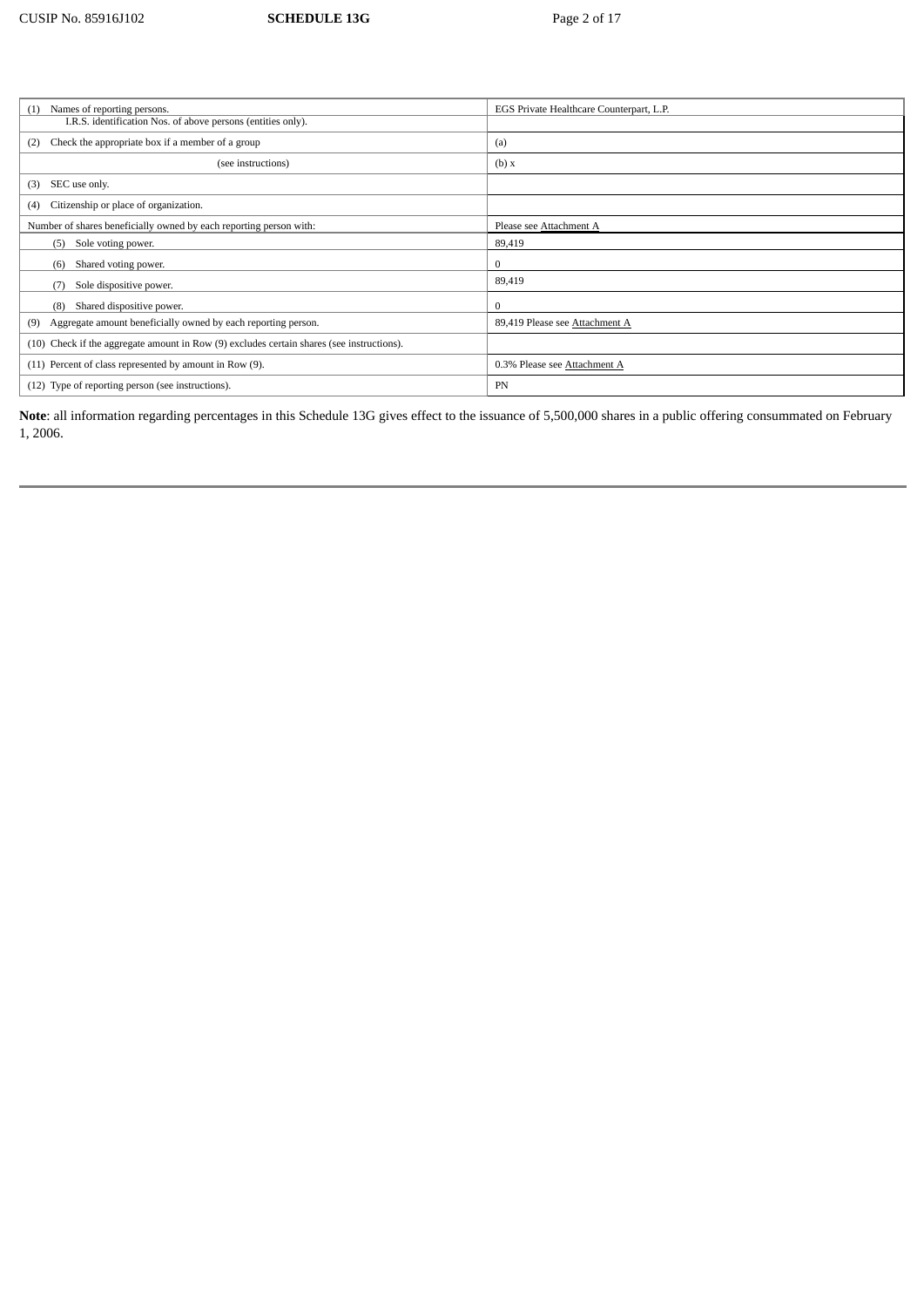| Names of reporting persons.<br>(1)                                                        | EGS Private Healthcare Partnership II L.P. |
|-------------------------------------------------------------------------------------------|--------------------------------------------|
| I.R.S. identification Nos. of above persons (entities only).                              |                                            |
| Check the appropriate box if a member of a group<br>(2)                                   | (a)                                        |
| (see instructions)                                                                        | (b) x                                      |
| SEC use only.<br>(3)                                                                      |                                            |
| Citizenship or place of organization.<br>(4)                                              |                                            |
| Number of shares beneficially owned by each reporting person with:                        | Please see Attachment A                    |
| Sole voting power.<br>(5)                                                                 | 1,046,798                                  |
| Shared voting power.<br>(6)                                                               | $\bf{0}$                                   |
| Sole dispositive power.<br>(7)                                                            | 1,046,798                                  |
| Shared dispositive power.<br>(8)                                                          | $\Omega$                                   |
| Aggregate amount beneficially owned by each reporting person.<br>(9)                      | 1,046,798 Please see Attachment A          |
| (10) Check if the aggregate amount in Row (9) excludes certain shares (see instructions). |                                            |
| (11) Percent of class represented by amount in Row (9).                                   | 3.2% Please see Attachment A               |
| (12) Type of reporting person (see instructions).                                         | PN                                         |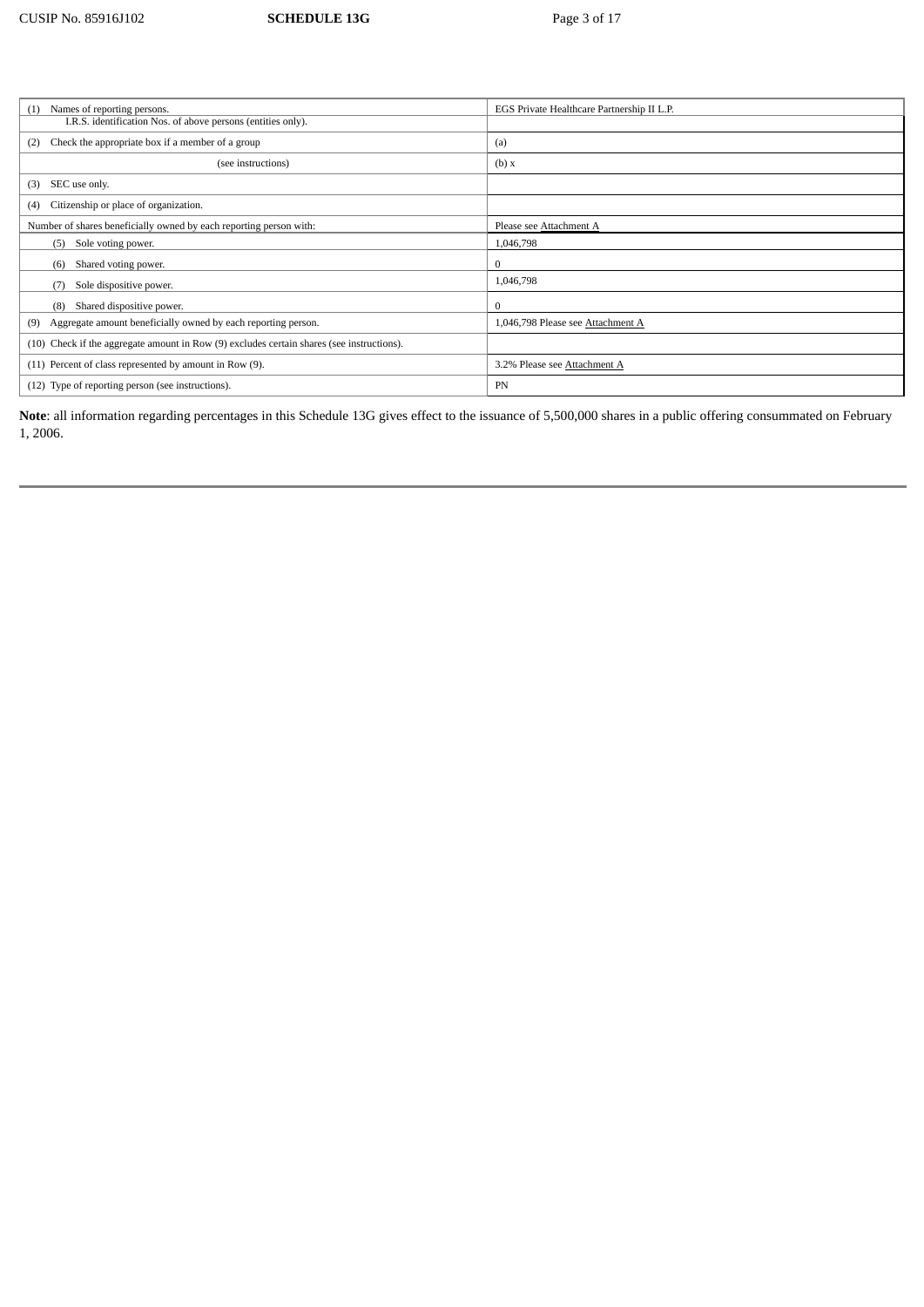| Names of reporting persons.<br>(1)                                                        | EGS Private Healthcare Investors II, L.P. |
|-------------------------------------------------------------------------------------------|-------------------------------------------|
| I.R.S. identification Nos. of above persons (entities only).                              |                                           |
| Check the appropriate box if a member of a group<br>(2)                                   | (a)                                       |
| (see instructions)                                                                        | (b) x                                     |
| SEC use only.<br>(3)                                                                      |                                           |
| Citizenship or place of organization.<br>(4)                                              |                                           |
| Number of shares beneficially owned by each reporting person with:                        | Please see Attachment A                   |
| Sole voting power.<br>(5)                                                                 | 165.089                                   |
| Shared voting power.<br>(6)                                                               | 0                                         |
| Sole dispositive power.<br>(7)                                                            | 165,089                                   |
| Shared dispositive power.<br>(8)                                                          | $\Omega$                                  |
| Aggregate amount beneficially owned by each reporting person.<br>(9)                      | 165,089 Please see Attachment A           |
| (10) Check if the aggregate amount in Row (9) excludes certain shares (see instructions). |                                           |
| (11) Percent of class represented by amount in Row (9).                                   | 0.5% Please see Attachment A              |
| (12) Type of reporting person (see instructions).                                         | PN                                        |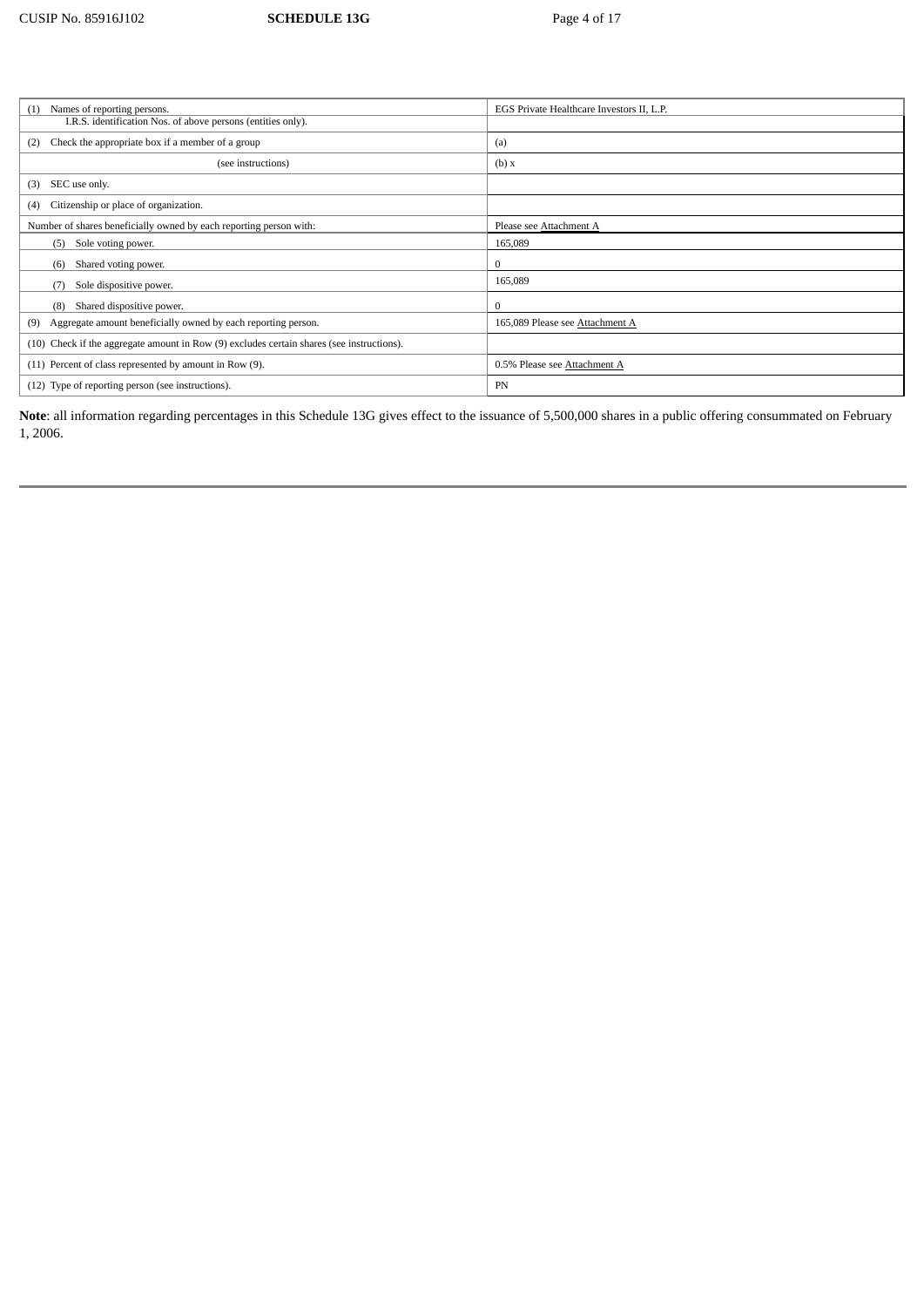| Names of reporting persons.<br>(1)                                                        | EGS Private Healthcare Canadian Partners, L.P. |  |
|-------------------------------------------------------------------------------------------|------------------------------------------------|--|
| I.R.S. identification Nos. of above persons (entities only).                              |                                                |  |
| Check the appropriate box if a member of a group<br>(2)                                   | (a)                                            |  |
| (see instructions)                                                                        | (b) x                                          |  |
| SEC use only.<br>(3)                                                                      |                                                |  |
| Citizenship or place of organization.<br>(4)                                              |                                                |  |
| Number of shares beneficially owned by each reporting person with:                        | Please see Attachment A                        |  |
| Sole voting power.<br>(5)                                                                 | 157,517                                        |  |
| Shared voting power.<br>(6)                                                               | $\bf{0}$                                       |  |
| Sole dispositive power.<br>(7)                                                            | 157,517                                        |  |
| Shared dispositive power.<br>(8)                                                          | $\bf{0}$                                       |  |
| Aggregate amount beneficially owned by each reporting person.<br>(9)                      | 157,517 Please see Attachment A                |  |
| (10) Check if the aggregate amount in Row (9) excludes certain shares (see instructions). |                                                |  |
| (11) Percent of class represented by amount in Row (9).                                   | 0.5% Please see Attachment A                   |  |
| (12) Type of reporting person (see instructions).                                         | PN                                             |  |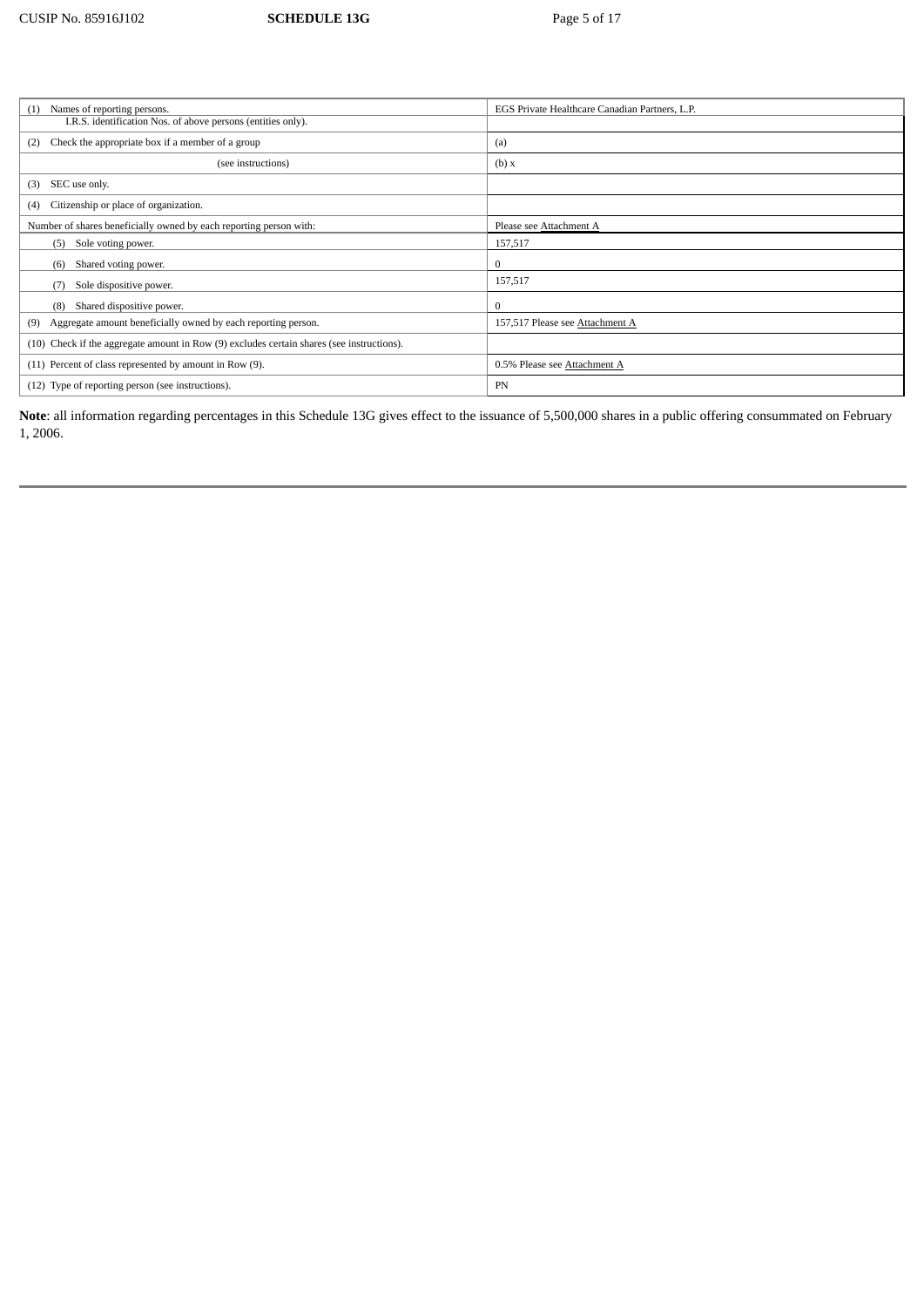| Names of reporting persons.<br>(1)                                                        | EGS Private Healthcare President's Fund, L.P. |  |
|-------------------------------------------------------------------------------------------|-----------------------------------------------|--|
| I.R.S. identification Nos. of above persons (entities only).                              |                                               |  |
| Check the appropriate box if a member of a group<br>(2)                                   | (a)                                           |  |
| (see instructions)                                                                        | (b) x                                         |  |
| SEC use only.<br>(3)                                                                      |                                               |  |
| Citizenship or place of organization.<br>(4)                                              |                                               |  |
| Number of shares beneficially owned by each reporting person with:                        | Please see Attachment A                       |  |
| Sole voting power.<br>(5)                                                                 | 12,115                                        |  |
| Shared voting power.<br>(6)                                                               | $\mathbf{0}$                                  |  |
| Sole dispositive power.<br>(7)                                                            | 12,115                                        |  |
| Shared dispositive power.<br>(8)                                                          | $\mathbf{0}$                                  |  |
| Aggregate amount beneficially owned by each reporting person.<br>(9)                      | 12,115 Please see Attachment A                |  |
| (10) Check if the aggregate amount in Row (9) excludes certain shares (see instructions). |                                               |  |
| (11) Percent of class represented by amount in Row (9).                                   | 0.0% Please see Attachment A                  |  |
| (12) Type of reporting person (see instructions).                                         | PN                                            |  |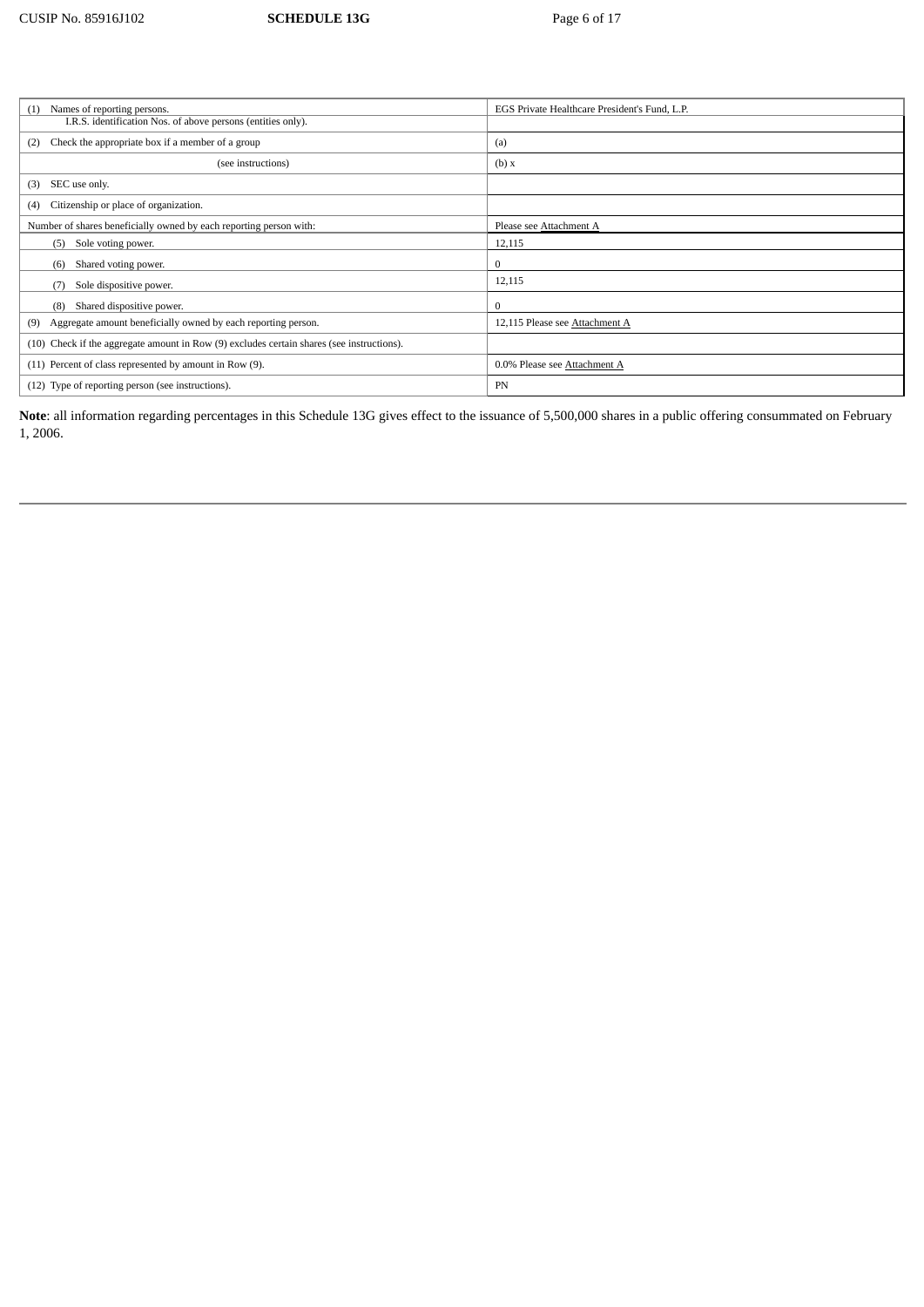| Abhijeet Lele                     |  |
|-----------------------------------|--|
|                                   |  |
| (a)                               |  |
| (b) x                             |  |
|                                   |  |
| <b>United States of America</b>   |  |
| Please see Attachment A           |  |
| 8,333                             |  |
| 2,096,880                         |  |
| 8,333                             |  |
| 2,096,880                         |  |
| 2,105,213 Please see Attachment A |  |
|                                   |  |
| % Please see Attachment A         |  |
| IN                                |  |
|                                   |  |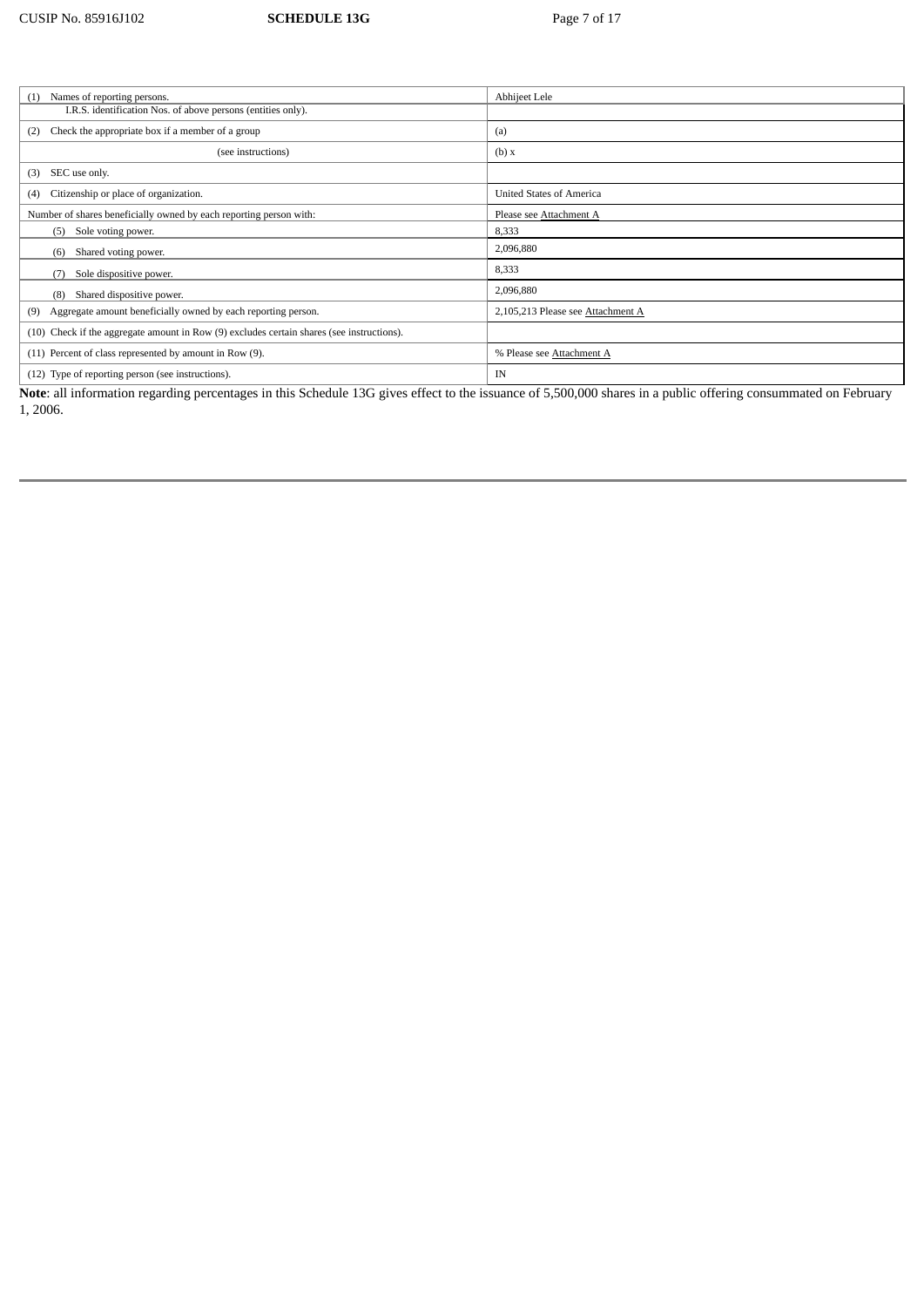| Names of reporting persons.<br>(1)                                                        | Fred Greenberg                  |
|-------------------------------------------------------------------------------------------|---------------------------------|
| I.R.S. identification Nos. of above persons (entities only).                              |                                 |
| Check the appropriate box if a member of a group<br>(2)                                   | (a)                             |
| (see instructions)                                                                        | (b) x                           |
| SEC use only.<br>(3)                                                                      |                                 |
| Citizenship or place of organization.<br>(4)                                              | <b>United States of America</b> |
| Number of shares beneficially owned by each reporting person with:                        | Please see Attachment A         |
| Sole voting power.<br>(5)                                                                 | $\bf{0}$                        |
| Shared voting power.<br>(6)                                                               | 715,361                         |
| Sole dispositive power.<br>(7)                                                            | $\mathbf{0}$                    |
| Shared dispositive power.<br>(8)                                                          | 715,361                         |
| Aggregate amount beneficially owned by each reporting person.<br>(9)                      | 715,361 Please see Attachment A |
| (10) Check if the aggregate amount in Row (9) excludes certain shares (see instructions). |                                 |
| (11) Percent of class represented by amount in Row (9).                                   | 2.2% Please see Attachment A    |
| (12) Type of reporting person (see instructions).                                         | IN                              |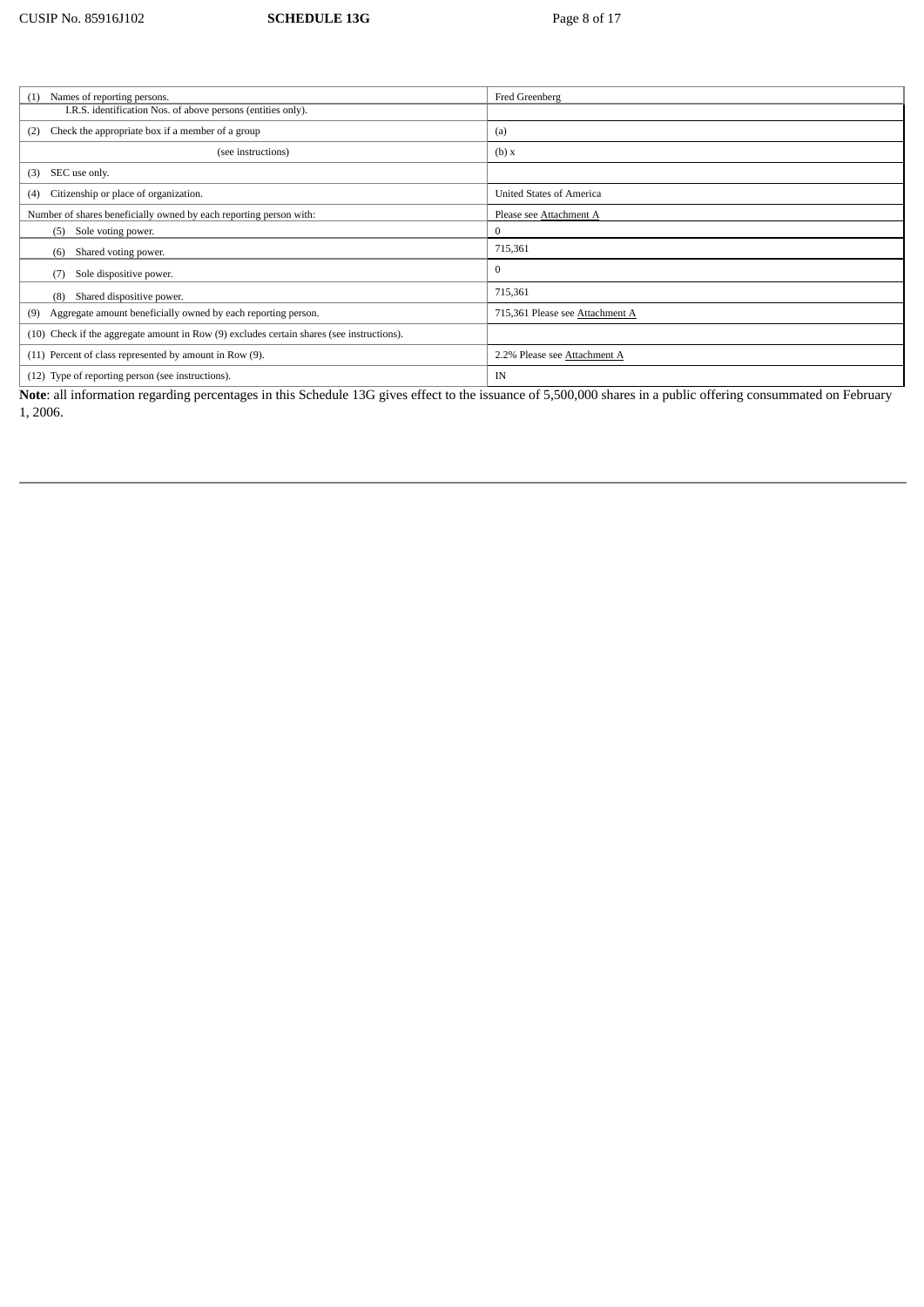| Names of reporting persons.<br>(1)                                                                                                                                                                                                                                                                                                                                                                                                        | <b>Terry Vance</b>                                               |  |
|-------------------------------------------------------------------------------------------------------------------------------------------------------------------------------------------------------------------------------------------------------------------------------------------------------------------------------------------------------------------------------------------------------------------------------------------|------------------------------------------------------------------|--|
| I.R.S. identification Nos. of above persons (entities only).                                                                                                                                                                                                                                                                                                                                                                              |                                                                  |  |
| Check the appropriate box if a member of a group<br>(2)                                                                                                                                                                                                                                                                                                                                                                                   | (a)                                                              |  |
| (see instructions)                                                                                                                                                                                                                                                                                                                                                                                                                        | (b) x                                                            |  |
| SEC use only.<br>(3)                                                                                                                                                                                                                                                                                                                                                                                                                      |                                                                  |  |
| Citizenship or place of organization.<br>(4)                                                                                                                                                                                                                                                                                                                                                                                              | <b>United States of America</b>                                  |  |
| Number of shares beneficially owned by each reporting person with:                                                                                                                                                                                                                                                                                                                                                                        | Please see Attachment A                                          |  |
| Sole voting power.<br>(5)                                                                                                                                                                                                                                                                                                                                                                                                                 | $\bf{0}$                                                         |  |
| Shared voting power.<br>(6)                                                                                                                                                                                                                                                                                                                                                                                                               | 1,381,519                                                        |  |
| Sole dispositive power.<br>(7)                                                                                                                                                                                                                                                                                                                                                                                                            | $\mathbf{0}$                                                     |  |
| Shared dispositive power.<br>(8)                                                                                                                                                                                                                                                                                                                                                                                                          |                                                                  |  |
| Aggregate amount beneficially owned by each reporting person.<br>(9)                                                                                                                                                                                                                                                                                                                                                                      | 1,381,519 Please see Attachment A                                |  |
| (10) Check if the aggregate amount in Row (9) excludes certain shares (see instructions).                                                                                                                                                                                                                                                                                                                                                 |                                                                  |  |
| (11) Percent of class represented by amount in Row (9).                                                                                                                                                                                                                                                                                                                                                                                   | 4.2% Please see Attachment A                                     |  |
| (12) Type of reporting person (see instructions).<br>$\overline{c}$ $\overline{c}$ $\overline{c}$ $\overline{c}$ $\overline{c}$ $\overline{c}$ $\overline{c}$ $\overline{c}$ $\overline{c}$ $\overline{c}$ $\overline{c}$ $\overline{c}$ $\overline{c}$ $\overline{c}$ $\overline{c}$ $\overline{c}$ $\overline{c}$ $\overline{c}$ $\overline{c}$ $\overline{c}$ $\overline{c}$ $\overline{c}$ $\overline{c}$ $\overline{c}$ $\overline{$ | IN<br>$\sim$<br>$C = F \cap C \cap C \cap T$<br>$\cdots$<br>$-1$ |  |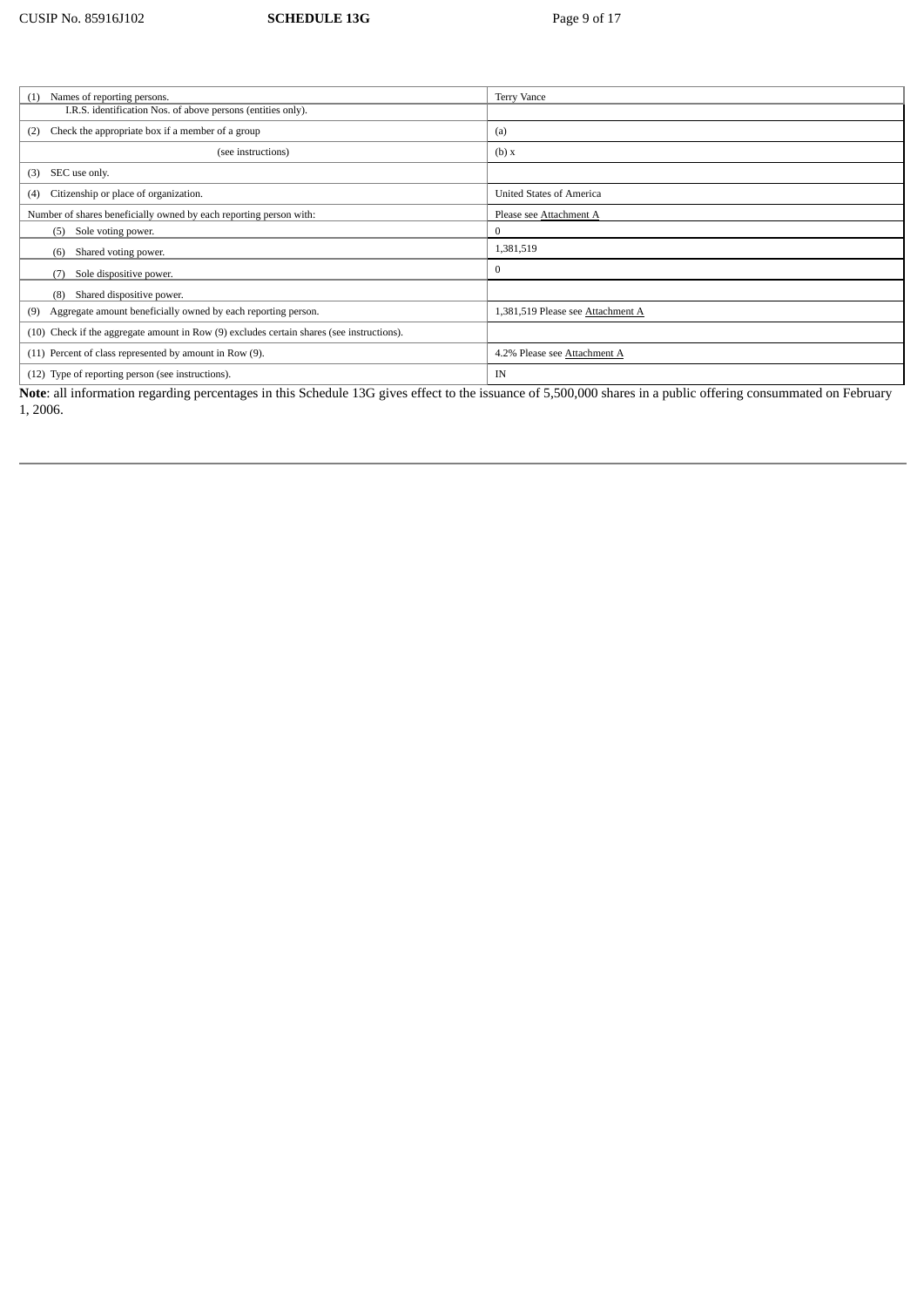*Item 1.*

| (a)     | Name of issuer:                                                                                                                                                                                                                                                                                                                                                                                                                                       |
|---------|-------------------------------------------------------------------------------------------------------------------------------------------------------------------------------------------------------------------------------------------------------------------------------------------------------------------------------------------------------------------------------------------------------------------------------------------------------|
|         | Stereotaxis, Inc.                                                                                                                                                                                                                                                                                                                                                                                                                                     |
| (b)     | Address of issuer's principal executive offices:                                                                                                                                                                                                                                                                                                                                                                                                      |
|         | 4041 Forest Park Avenue                                                                                                                                                                                                                                                                                                                                                                                                                               |
|         | St. Louis, MO 63108                                                                                                                                                                                                                                                                                                                                                                                                                                   |
| Item 2. |                                                                                                                                                                                                                                                                                                                                                                                                                                                       |
| (a)     | Name of person filing:                                                                                                                                                                                                                                                                                                                                                                                                                                |
|         | EGS Private Healthcare Partnership, L.P.                                                                                                                                                                                                                                                                                                                                                                                                              |
|         | EGS Private Healthcare Counterpart, L.P.                                                                                                                                                                                                                                                                                                                                                                                                              |
|         | EGS Private Healthcare Partnership II L.P.                                                                                                                                                                                                                                                                                                                                                                                                            |
|         | EGS Private Healthcare Investors II, L.P.                                                                                                                                                                                                                                                                                                                                                                                                             |
|         | EGS Private Healthcare Canadian Partners, L.P.                                                                                                                                                                                                                                                                                                                                                                                                        |
|         | EGS Private Healthcare President's Fund, L.P.                                                                                                                                                                                                                                                                                                                                                                                                         |
|         | Abhijeet Lele                                                                                                                                                                                                                                                                                                                                                                                                                                         |
|         | Fred Greenberg                                                                                                                                                                                                                                                                                                                                                                                                                                        |
|         | <b>Terry Vance</b>                                                                                                                                                                                                                                                                                                                                                                                                                                    |
|         | The foregoing persons, sometimes collectively referred to herein as the "Reporting Persons," have entered into a Joint filing Agreement, a copy of which<br>is filed with this Schedule 13G as Exhibit A (which is incorporated herein by reference), pursuant to which the Reporting Persons have agreed to file this<br>Schedule 13G jointly in accordance with the provisions of Rule 13d-1(k) of the Securities Exchange Act of 1934, as amended. |

(b) Address of principal business office or, if none, residence:

The address of the business office of each Reporting Person is:

c/o EGS Private Healthcare Management, LLC 105 Rowayton Avenue Rowayton, CT 06853

## (c) Citizenship:

EGS Private Healthcare Partnership, L.P. Delaware EGS Private Healthcare Counterpart, L.P. Delaware EGS Private Healthcare Partnership II L.P. EGS Private Healthcare Investors II, L.P. Delaware EGS Private Healthcare Canadian Partners, L.P. Delaware EGS Private Healthcare President's Fund, L.P. Delaware Abhijeet Lele **United States of America** Fred Greenberg **Interpreterate States of America** Terry Vance **Vance United States of America**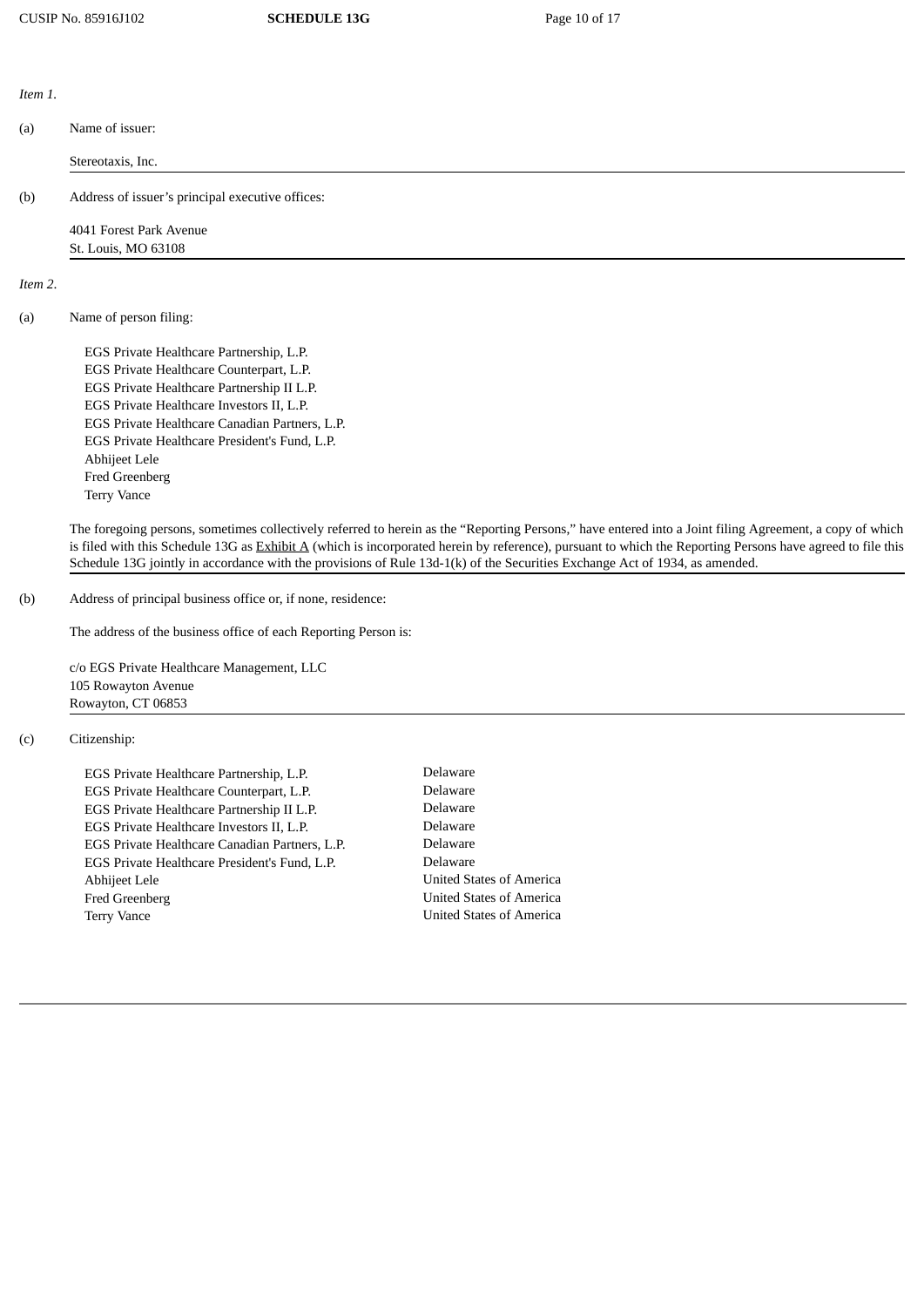| (d)               | Title of class of securities:                                                                                               |                                   |                                                                                                                                                                |
|-------------------|-----------------------------------------------------------------------------------------------------------------------------|-----------------------------------|----------------------------------------------------------------------------------------------------------------------------------------------------------------|
|                   | Common Stock, par value \$0.001 per share, of Stereotaxis, Inc.                                                             |                                   |                                                                                                                                                                |
| (e)               | <b>CUSIP No.:</b><br>85916J102                                                                                              |                                   |                                                                                                                                                                |
|                   |                                                                                                                             |                                   |                                                                                                                                                                |
| Item 3.           | If this statement is filed pursuant to $\S$ $\S$ 240.13d-1(b) or 240.13d-2(b) or (c), check whether the person filing is a: |                                   |                                                                                                                                                                |
| (a)               |                                                                                                                             | $\begin{bmatrix} 1 \end{bmatrix}$ | Broker or dealer registered under section 15 of the Act (15 U.S.C. 780).                                                                                       |
| (b)               |                                                                                                                             | $\Box$                            | Bank as defined in section 3(a)(6) of the of the Act (15 U.S.C. 78c).                                                                                          |
| (c)               |                                                                                                                             | $\sqrt{ }$                        | Insurance company as defined in section $3(a)(19)$ of the of the Act (15 U.S.C. 78c).                                                                          |
| (d)               |                                                                                                                             | $[\ ]$                            | Investment company registered under section 8 of the Investment Company Act of 1940<br>(15 U.S.C. 80a-8).                                                      |
| (e)               |                                                                                                                             | $\begin{bmatrix} 1 \end{bmatrix}$ | An investment adviser in accordance with $\S 240.13d-1(b)(1)(ii)(E);$                                                                                          |
| (f)               |                                                                                                                             | $[\ ]$                            | An employee benefit plan or endowment fund in accordance with<br>$§240.13d-1(b)(1)(ii)(F);$                                                                    |
| (g)               |                                                                                                                             | $\Box$                            | A parent holding company or control person in accordance with $\S 240.13d-1(b)(1)(ii)(G)$ .                                                                    |
| (h)               |                                                                                                                             | $\begin{bmatrix} 1 \end{bmatrix}$ | A savings association as defined in Section 3(b) of the Federal Deposit Insurance Act (12<br>U.S.C. 1813);                                                     |
| (i)               |                                                                                                                             | $[\ ]$                            | A church plan that is excluded from the definition of an investment company<br>under section 3(c)(14) of the Investment Company Act of 1940 (15 U.S.C. 80a-3); |
| (j)               |                                                                                                                             | $\lceil$ 1                        | Group, in accordance with $\S 240.13d-1(b)(1)(ii)(J)$ .                                                                                                        |
| Item 4. Ownership |                                                                                                                             |                                   |                                                                                                                                                                |
|                   |                                                                                                                             |                                   | Provide the following information regarding the aggregate number and percentage of the class of securities of the issuer identified in Item 1.                 |

## (a) Amount beneficially owned:

| EGS Private Healthcare Partnership, L.P.       | 625,942   |
|------------------------------------------------|-----------|
| EGS Private Healthcare Counterpart, L.P.       | 89.419    |
| EGS Private Healthcare Partnership II L.P.     | 1,046,798 |
| EGS Private Healthcare Investors II, L.P.      | 165,089   |
| EGS Private Healthcare Canadian Partners, L.P. | 157,517   |
| EGS Private Healthcare President's Fund, L.P.  | 12,115    |
| Abhijeet Lele                                  | 2,105,213 |
| <b>Fred Greenberg</b>                          | 715,361   |
| <b>Terry Vance</b>                             | 1,381,519 |
|                                                |           |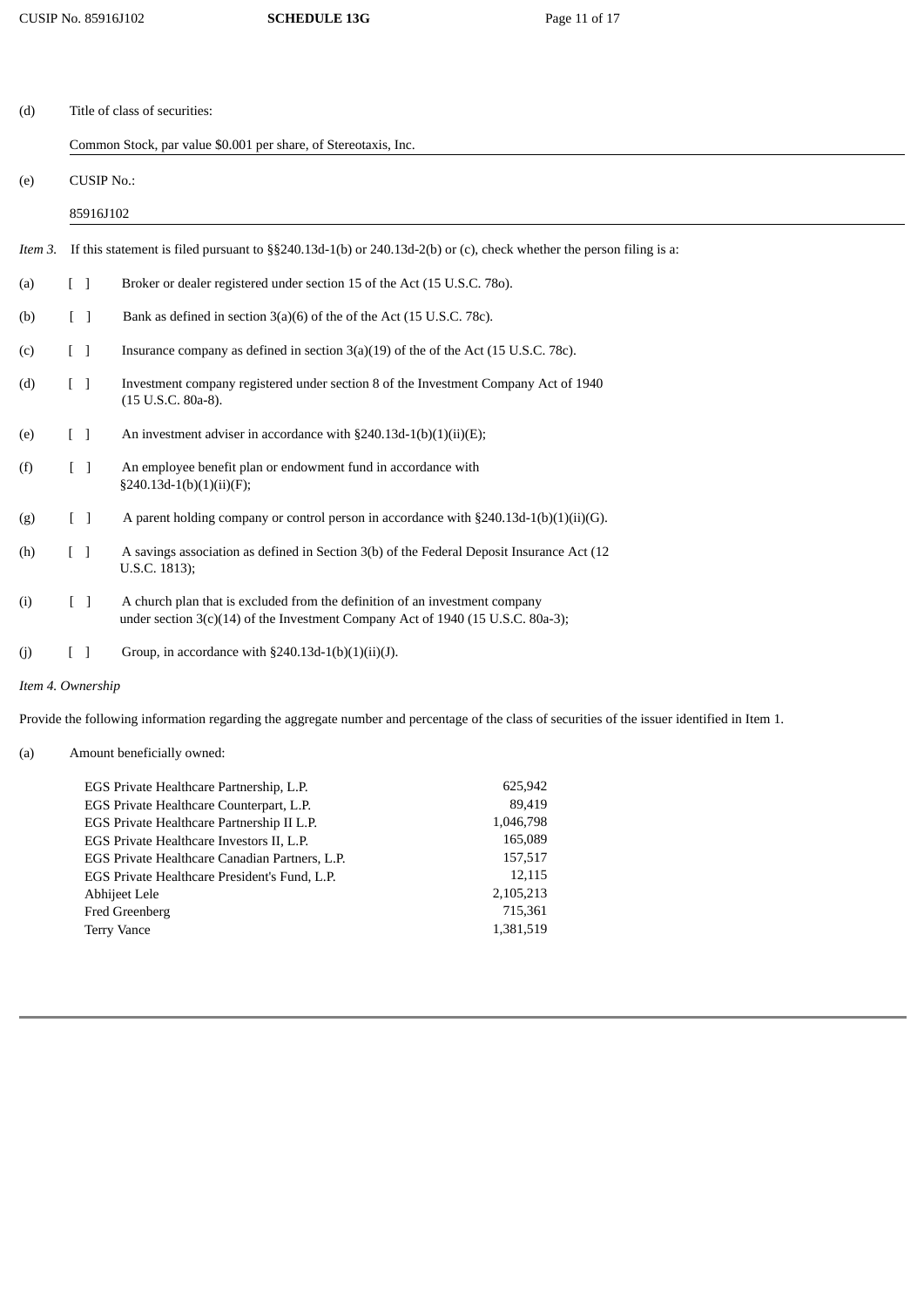| (b)<br>Percent of class: |
|--------------------------|
|--------------------------|

| EGS Private Healthcare Partnership, L.P.       | 1.9%    |
|------------------------------------------------|---------|
| EGS Private Healthcare Counterpart, L.P.       | 0.3%    |
| EGS Private Healthcare Partnership II L.P.     | 3.2%    |
| EGS Private Healthcare Investors II, L.P.      | 0.5%    |
| EGS Private Healthcare Canadian Partners, L.P. | 0.5%    |
| EGS Private Healthcare President's Fund, L.P.  | $0.0\%$ |
| Abhijeet Lele                                  | 6.4%    |
| Fred Greenberg                                 | 2.2%    |
| <b>Terry Vance</b>                             | 4.2%    |
|                                                |         |

# (c) Number of shares as to which such person has:

(i) Sole power to vote or to direct the vote:

| EGS Private Healthcare Partnership, L.P.       | 625,942   |
|------------------------------------------------|-----------|
| EGS Private Healthcare Counterpart, L.P.       | 89,419    |
| EGS Private Healthcare Partnership II L.P.     | 1,046,798 |
| EGS Private Healthcare Investors II, L.P.      | 165,089   |
| EGS Private Healthcare Canadian Partners, L.P. | 157,517   |
| EGS Private Healthcare President's Fund, L.P.  | 12,115    |
| Abhijeet Lele                                  | 8,333     |
| Fred Greenberg                                 | $\Omega$  |
| Terry Vance                                    | $\Omega$  |
|                                                |           |

(ii) Shared power to vote or to direct the vote:

| EGS Private Healthcare Partnership, L.P.       |           |
|------------------------------------------------|-----------|
| EGS Private Healthcare Counterpart, L.P.       |           |
| EGS Private Healthcare Partnership II L.P.     |           |
| EGS Private Healthcare Investors II, L.P.      |           |
| EGS Private Healthcare Canadian Partners, L.P. |           |
| EGS Private Healthcare President's Fund, L.P.  |           |
| Abhijeet Lele                                  | 2,096,880 |
| Fred Greenberg                                 | 715,361   |
| <b>Terry Vance</b>                             | 1,381,519 |
|                                                |           |

(iii) Sole power to dispose or to direct the disposition of:

| EGS Private Healthcare Partnership, L.P.   | 625.942   |
|--------------------------------------------|-----------|
| EGS Private Healthcare Counterpart, L.P.   | 89.419    |
| EGS Private Healthcare Partnership II L.P. | 1.046.798 |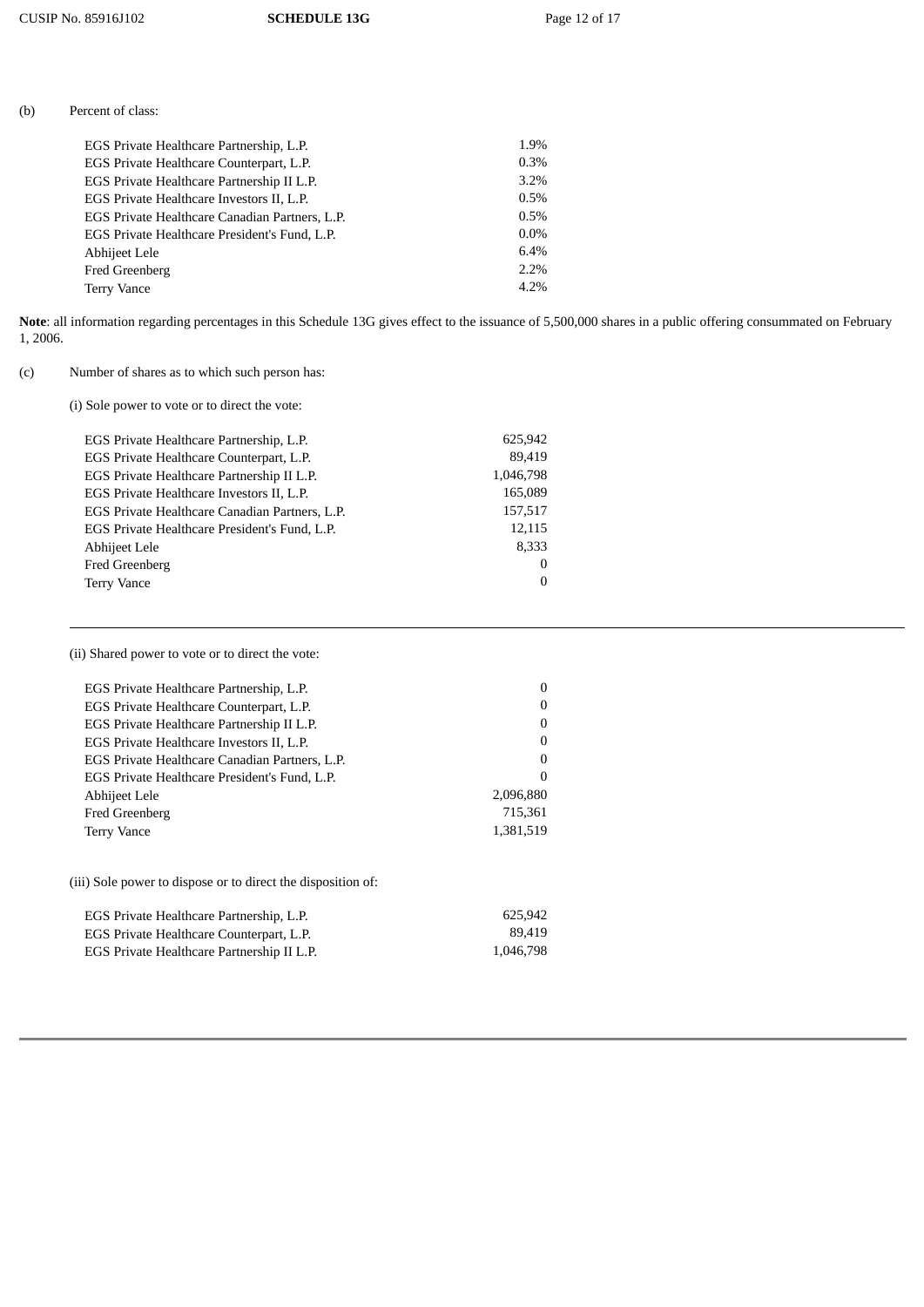| 165,089  |
|----------|
| 157,517  |
| 12,115   |
| 8,333    |
| $\Omega$ |
| 0        |
|          |

(iv) Shared power to dispose or to direct the disposition of:

| EGS Private Healthcare Partnership, L.P.       |           |
|------------------------------------------------|-----------|
| EGS Private Healthcare Counterpart, L.P.       | 0         |
| EGS Private Healthcare Partnership II L.P.     | $\Omega$  |
| EGS Private Healthcare Investors II, L.P.      | 0         |
| EGS Private Healthcare Canadian Partners, L.P. | $\Omega$  |
| EGS Private Healthcare President's Fund, L.P.  | $\Omega$  |
| Abhijeet Lele                                  | 2,096,880 |
| Fred Greenberg                                 | 715,361   |
| <b>Terry Vance</b>                             | 1,381,519 |
|                                                |           |

- *Item 5.* Ownership of Five Percent or Less of a Class. If this statement is being filed to report the fact that as of the date hereof the reporting person has ceased to be the beneficial owner of more than 5 percent of the class of securities, check the following.[ ]
- *Item 6.* Ownership of More than Five Percent on Behalf of Another Person. If any other person is known to have the right to receive or the power to direct the receipt of dividends from, or the proceeds from the sale of, such securities, a statement to that effect should be included in response to this item and, if such interest relates to more than 5 percent of the class, such person should be identified. A listing of the shareholders of an investment company registered under the Investment Company Act of 1940 or the beneficiaries of employee benefit plan, pension fund or endowment fund is not required.

## Not applicable

*Item 7.* Identification and Classification of the Subsidiary Which Acquired the Security Being Reported on by the Parent Holding Company or Control Person. If a parent holding company or control person has filed this schedule pursuant to Rule 13d-1(b)(1)(ii)(G), so indicate under Item 3(g) and attach an exhibit stating the identity and the Item 3 classification of the relevant subsidiary. If a parent holding company or control person has filed this schedule pursuant to Rule 13d-1(c) or Rule 13d-1(d), attach an exhibit stating the identification of the relevant subsidiary.

Not applicable.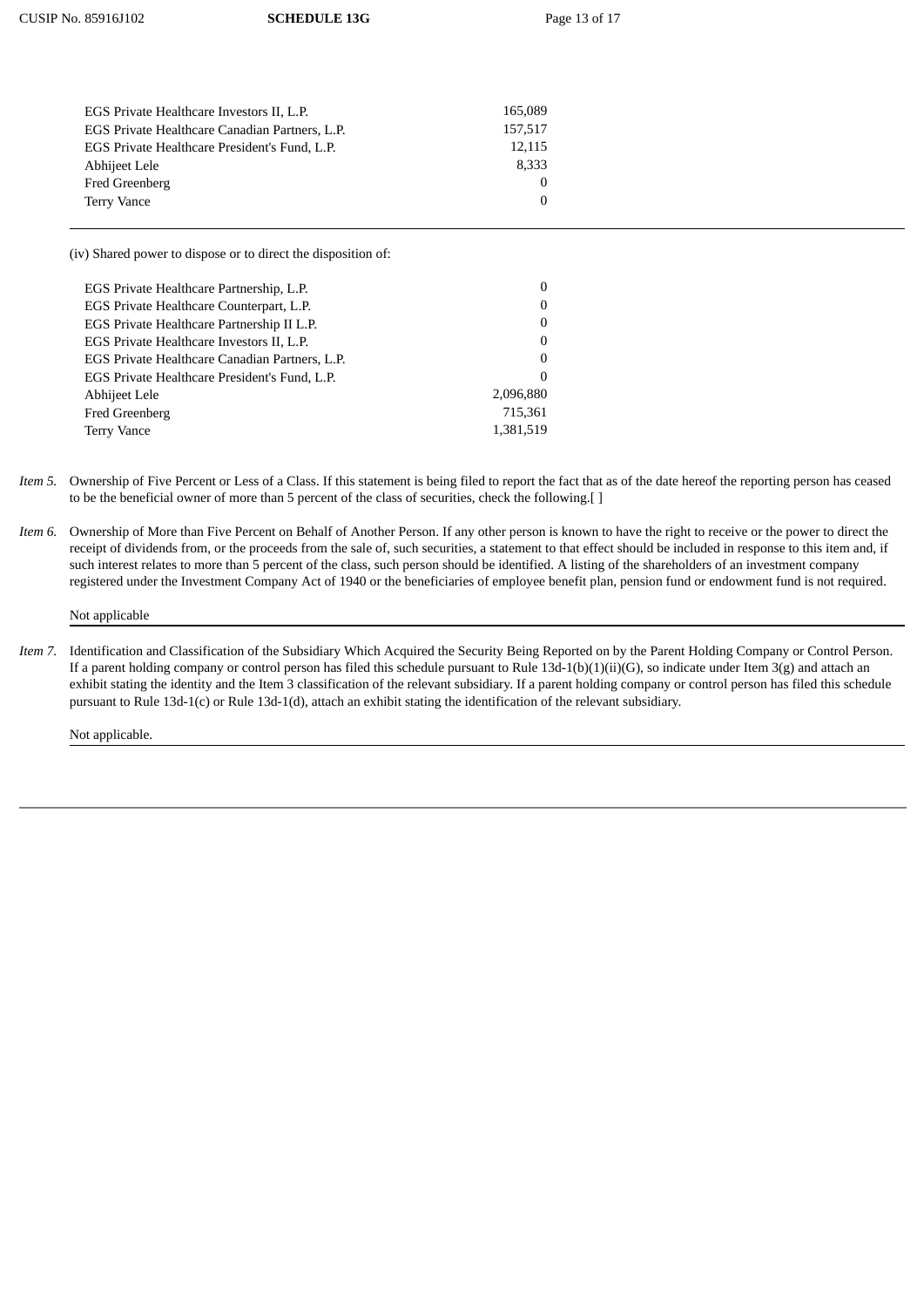*Item 8*. Identification and Classification of Members of the Group*.* If a group has filed this schedule pursuant to §240.13d-1(b)(1)(ii)(J), so indicate under Item 3(j) and attach an exhibit stating the identity and Item 3 classification of each member of the group. If a group has filed this schedule pursuant to Rule 13d-1(c) or Rule 13d-1(d), attach an exhibit stating the identity of each member of the group.

Not applicable.

*Item 9.* Notice of Dissolution of Group. Notice of dissolution of a group may be furnished as an exhibit stating the date of the dissolution and that all further filings with respect to transactions in the security reported on will be filed. If required, by members of the group, in their individual capacity. See Item 5.

Not applicable.

*Item 10.* Certifications.

Not applicable.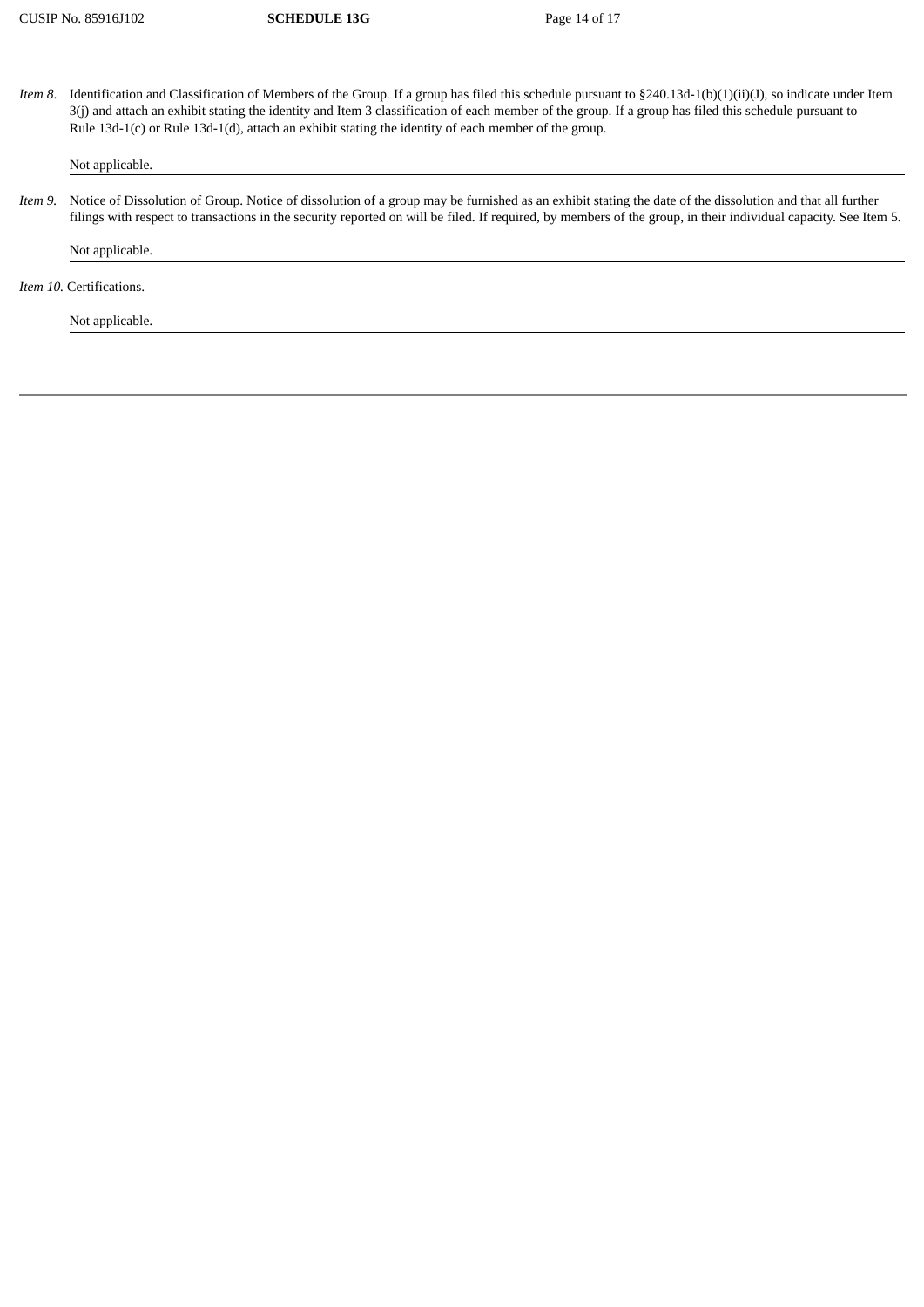#### **Signature**

After reasonable inquiry and to the best of my knowledge and belief, I certify that the information set forth in this statement is true, complete and correct.

Dated: February 14, 2006

EGS Private Healthcare Partnership, L.P. EGS Private Healthcare Counterpart, L.P. EGS Private Healthcare Partnership II L.P. EGS Private Healthcare Investors II, L.P. EGS Private Healthcare Canadian Partners, L.P. EGS Private Healthcare President's Fund, L.P.

By: /s/ Abhijeet Lele

Abhijeet Lele Authorized signatory

 /s/ Abhijeet Lele Abhijeet Lele

 /s/ Fred Greenberg Fred Greenberg

 /s/ Terry Vance Terry Vance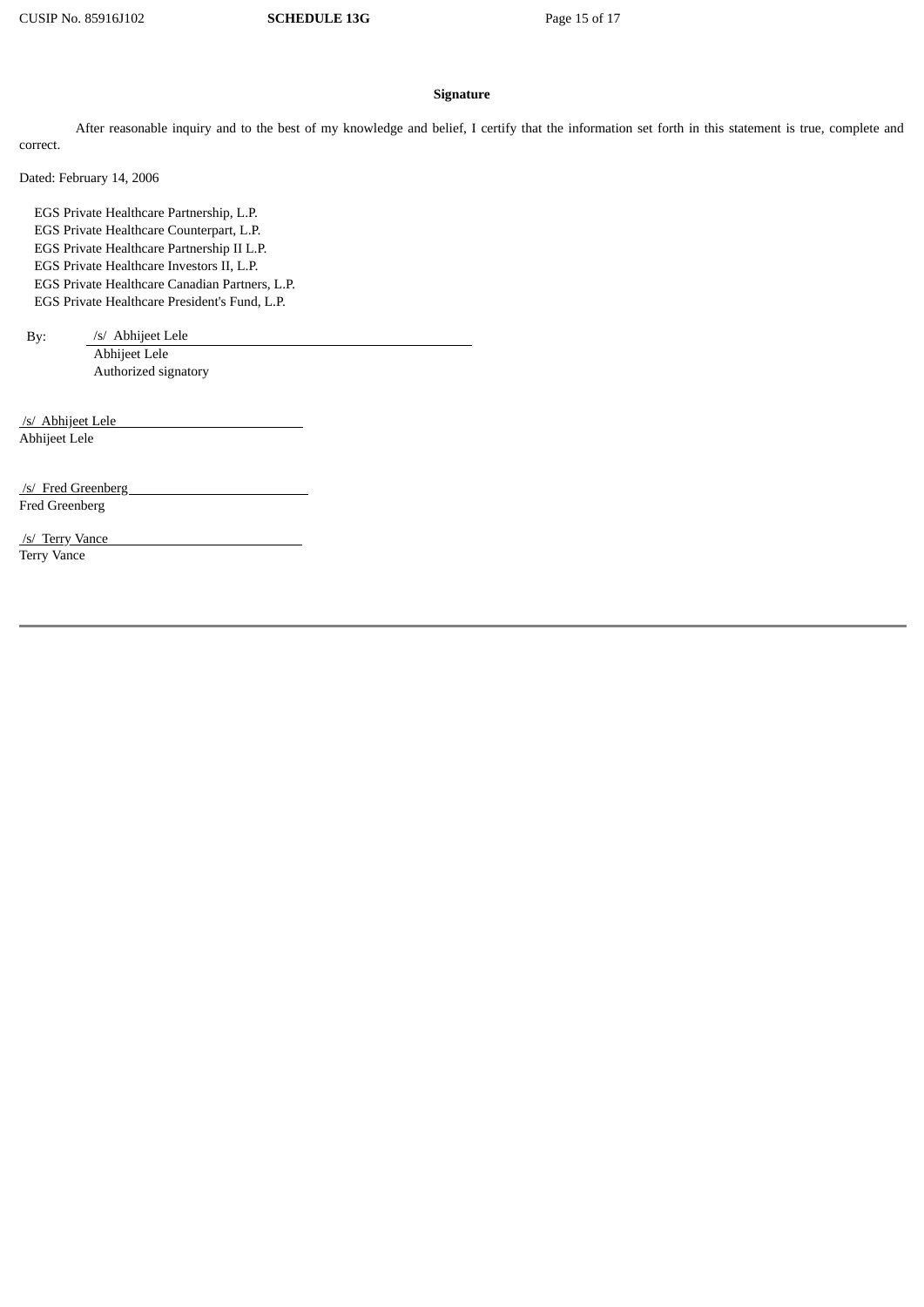# **JOINT FILING UNDERTAKING**

The undersigned, being duly authorized thereunder, hereby execute this agreement as an exhibit to this Schedule 13G to evidence the agreement of the below-named parties, in accordance with the rules promulgated pursuant to the Securities Exchange Act of 1934, to file this Schedule jointly on behalf of each such party.

Dated: February 14, 2006

EGS Private Healthcare Partnership, L.P. EGS Private Healthcare Counterpart, L.P. EGS Private Healthcare Partnership II L.P. EGS Private Healthcare Investors II, L.P. EGS Private Healthcare Canadian Partners, L.P. EGS Private Healthcare President's Fund, L.P.

By: /s/ Abhijeet Lele

Abhijeet Lele Authorized signatory

 /s/ Abhijeet Lele Abhijeet Lele

 /s/ Fred Greenberg Fred Greenberg

 /s/ Terry Vance Terry Vance